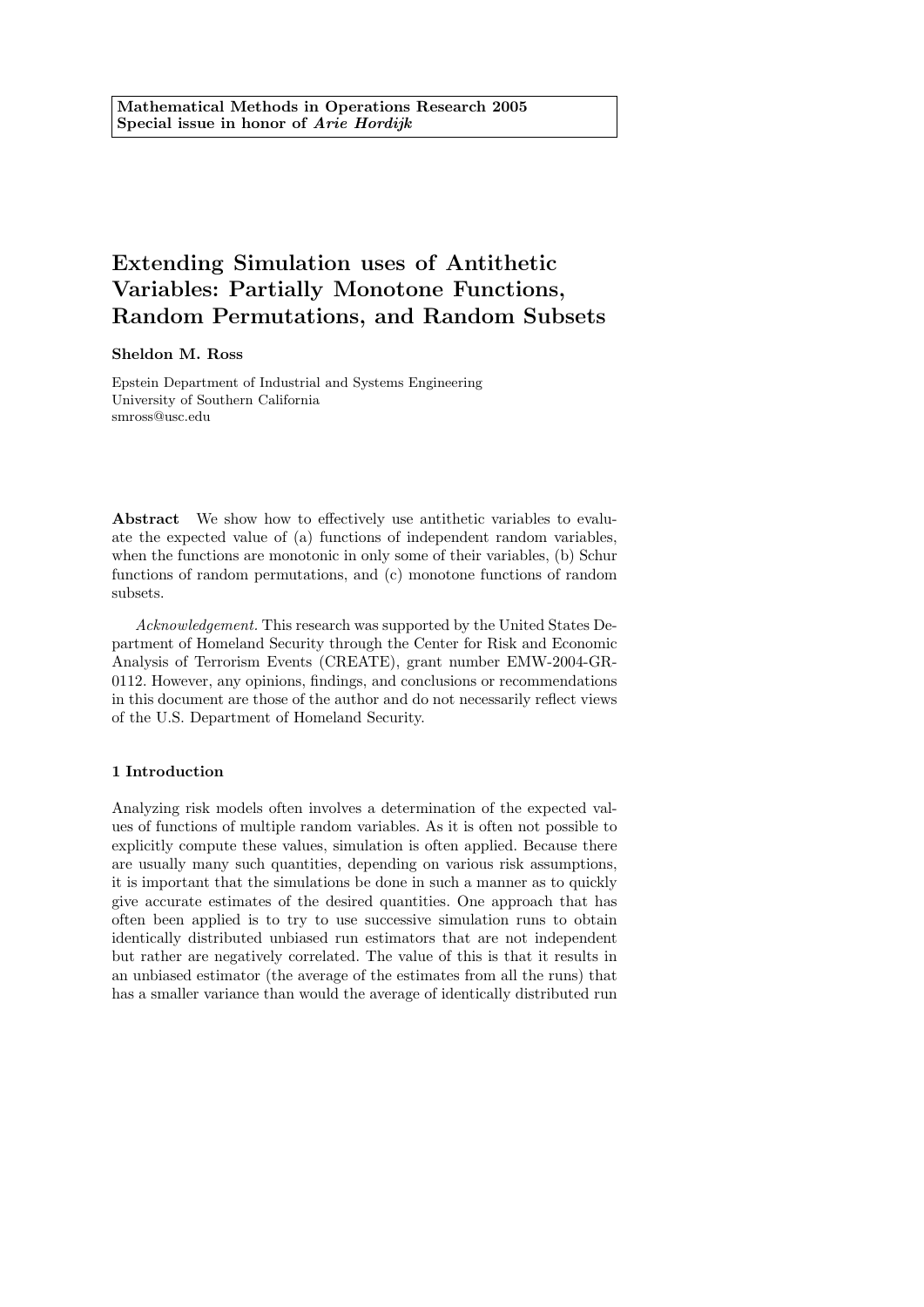estimators that are also independent. This raises the question of how we can obtain such identically distributed but negatively correlated estimators from successive simulation runs. One known result along this line is concerned with the situation where we want to estimate  $\theta = E[h(\mathbf{U}_n)]$ , where  $\mathbf{U_n} = (U_1, \ldots, U_n)$  is an n-vector of independent uniform  $(0, 1)$  random variables, and h is some specified function. It is known (see [1]) that if h is a monotone function of each of its coordinates (possibly increasing in some and decreasing in others) then the approach, known as the antithetic variables approach, of using a generated vector  $U_n$  to obtain two unbiased and identically distributed estimators  $h(\mathbf{U}_n)$  and  $h(\mathbf{1}_n - \mathbf{U}_n)$ , where  $\mathbf{1}_n$  is an n-vector of  $1's$ , yields an estimator with a smaller variance than would be obtained in using the average of two independent estimators distributed as  $h(\mathbf{U}_n)$ . In Section 2 of this paper, we show how this antithetic variable approach can be applied when  $h$  is only a monotone function of some of its variables.

It is of importance in homeland security models to be able to assess the consequences of an attack not only on a single target but also on a randomly chosen subset of targets. Thus, to analyze such problems by simulation we need to first generate a random subset. A question of interest is whether one should generate an independent random subset for each simulation run or rather utilize one that depends on past choices. To answer this question, in Sections 3 and 4 we consider using simulation to estimate the expected values of functions of random permutations (section 3) and then apply these results to functions of random subsets (section 4). In these sections we show when utilizing "antithetic" random permutations and random subsets in different simulation runs is better than utilizing independent ones.

#### 2 Expected Values of Partially Monotone Functions

Suppose we want to use simulation to estimate  $\theta = E[h(\mathbf{U_n})]$ , where  $\mathbf{U_n} =$  $(U_1, \ldots, U_n)$  is an n-vector of independent uniform  $(0, 1)$  random variables, and where  $h$  is a function that is monotone in only some of its variables. say in its first  $r$  components. In this case, we show that

$$
\text{Var}[h(\mathbf{U_n}) + h(\mathbf{1_r} - \mathbf{U_r}, V_{r+1}, \dots, V_n)] \le 2\text{Var}[h(\mathbf{U_n})] \tag{1}
$$

when  $U_1, \ldots, U_r, U_{r+1}, \ldots, U_n, V_{r+1}, \ldots, V_n$  are all independent uniform  $(0, 1)$ random variables. Thus, when h is a monotone function of its first r variables, the random vector  $U_1, \ldots, U_r, \ldots, U_n$  should be generated and h evaluated at this vector. But then the next estimator should use the random vector  $1 - U_1, \ldots, 1 - U_r$  along with an additional  $n - r$  independently generated uniform  $(0, 1)$  random variables  $V_{r+1}, \ldots, V_n$ .

We prove  $(1)$  by proving the equivalent result:

**Theorem 1:** If  $h$  is monotone in its first  $r$  variables, then

$$
Cov(h(\mathbf{U_n}), h(\mathbf{1_r} - \mathbf{U_r}, V_{r+1}, \dots, V_n)) \le 0
$$
\n<sup>(2)</sup>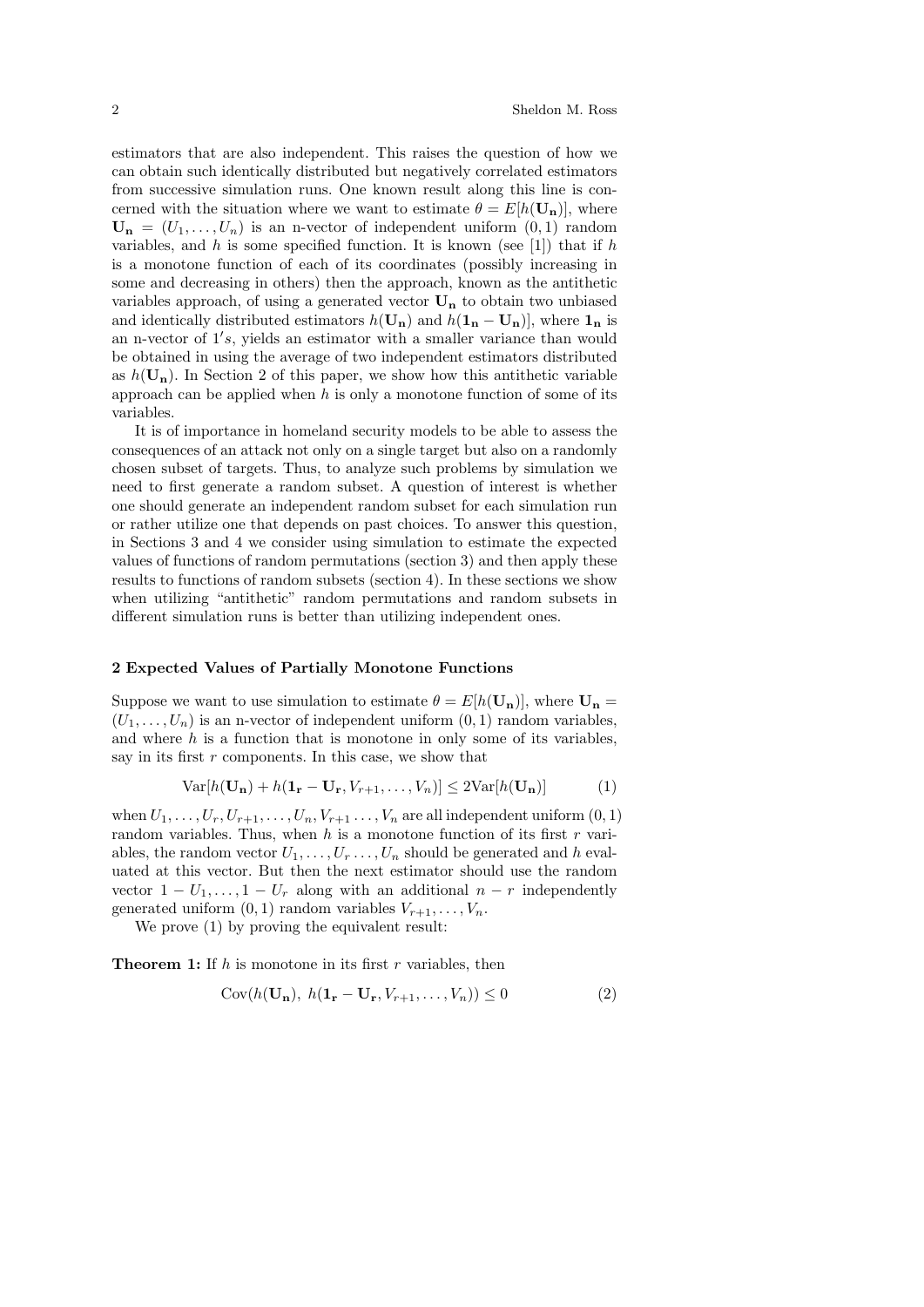Extending Simulation uses of Antithetic Variables 3

**Proof of Theorem 1:** Suppose  $h$  is monotonically increasing in its first r variables. Let  $\mathbf{U} = (U_{r+1}, \ldots, U_n)$  and let  $\mathbf{V} = (V_{r+1}, \ldots, V_n)$ . Because, given  $\mathbf{U}, \mathbf{V}$ , the random variables  $h(\mathbf{U}_n)$  and  $-h(\mathbf{1}_r - \mathbf{U}_r, V_{r+1}, \dots, V_n)$  are both monotone increasing functions of  $U_1, \ldots, U_r$  it follows that

$$
Cov(h(\mathbf{U_n}), -h(\mathbf{1_r} - \mathbf{U_r}, V_{r+1}, \dots, V_n)|\mathbf{U}, \mathbf{V}) \ge 0
$$

implying that

$$
E[\text{Cov}(h(\mathbf{U}_n), h(\mathbf{1}_r - \mathbf{U}_r, V_{r+1}, \dots, V_n)|\mathbf{U}, \mathbf{V})] \le 0
$$
 (3)

Also,  $E[(h(\mathbf{U_n})|\mathbf{U}, \mathbf{V})]$  and  $-E[h(\mathbf{1_r}-\mathbf{U_r}, V_{r+1}, \ldots, V_n)|\mathbf{U}, \mathbf{V})]$  are both increasing in  $U_1, \ldots, U_r$ , implying that

$$
Cov(E[(h(\mathbf{U_n})|\mathbf{U},\mathbf{V})], -E[h(\mathbf{1_r}-\mathbf{U_r},V_{r+1},\ldots,V_n)|\mathbf{U},\mathbf{V})] \ge 0
$$
 (4)

The result (2) now follows from (3) and (4) upon application of the conditional covariance formula that

$$
Cov(X, Y) = E[Cov(X, Y|Z)] + Cov(E[X|Z], E[Y|Z]).
$$

Now suppose that  $h$  is monotone increasing in some of its first  $r$  coordinates and monotone decreasing in the remaining ones. For instance, suppose  $h$ is monotone increasing in its first  $k$  coordinates and monotone decreasing in its next  $r - k$  coordinates,  $k \leq r$ . Then upon replacing  $U_1, \ldots, U_r$  by  $U_1, \ldots, U_k, 1-U_{k+1}, \ldots, 1-U_r$ , the function h is monotone increasing in each of  $U_1, \ldots, U_r$  and the argument proceeds as before. QED

#### 3 Random Permutations

Let  $I_1, \ldots, I_n$  be equally likely to be any of the n! permutations of  $1, \ldots, n$ , and suppose we are interested in using simulation to estimate

$$
\theta = E[f(v_{I_1},\ldots,v_{I_n})],
$$

for specified values  $v_1 < v_2 < \ldots < v_n$ , and a specified function f. After generating a random permutation  $\mathbf{V} = (v_{I_1}, \ldots, v_{I_n})$ , two "antithetic permutations" suggest themselves. Namely,

$$
\mathbf{V}_1 = (v_{I_n}, \dots, v_{I_1}) \tag{5}
$$

and

$$
\mathbf{V_2} = (v_{n+1-I_1}, \dots, v_{n+1-I_n})
$$
\n(6)

We now show that if  $h$  is a Schur convex or concave function (to be defined) then using either  $V_1$  or  $V_2$  in conjunction with V is better than evaluating  $h$  at **V** and at another random permutation independent of **V**.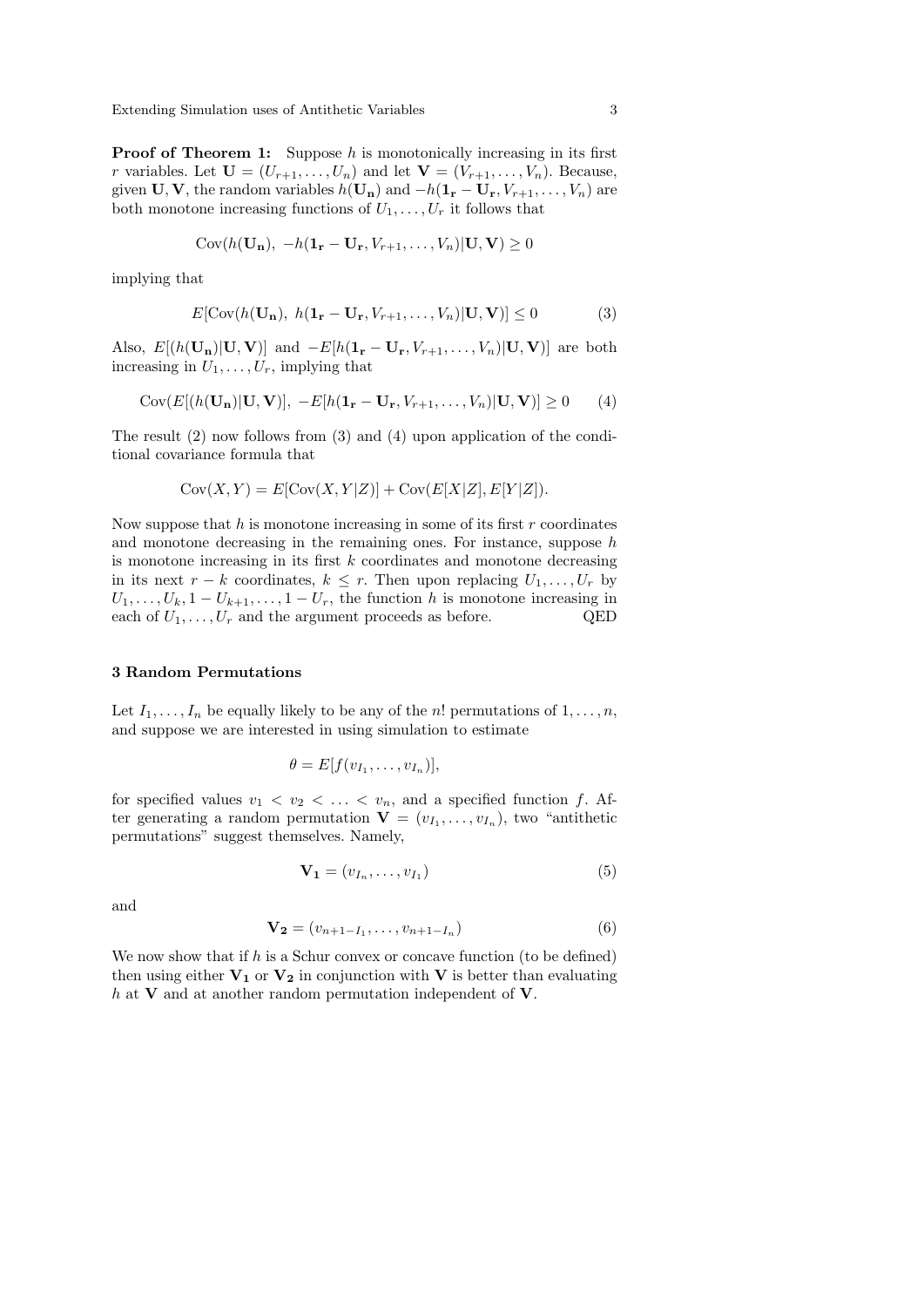Let  $\mathbf{v_1} = (v_{i_1}, \dots, v_{i_n})$  and  $\mathbf{v_2} = (v_{j_1}, \dots, v_{j_n})$  both be permutations of  $v_1, \ldots, v_n$ . Say that  $\mathbf{v}_1$  majorizes  $\mathbf{v}_2$  if

$$
\sum_{r=1}^{k} v_{i_r} \ge \sum_{r=1}^{k} v_{j_r} \text{ for all } k = 1, ..., n
$$

Say that h is a Schur convex (concave) function if  $h(\mathbf{v}_1) \geq (\leq)h(\mathbf{v}_2)$  whenever  $v_1$  majorizes  $v_2$ .

In the following, suppose that  $\mathbf{V} = (v_{I_1}, \dots, v_{I_n})$  is equally likely to be any of the *n*! permutations of  $v_1, \ldots, v_n$ , and suppose that  $V_1$  and  $V_2$  are as defined by  $(5)$  and  $(6)$ .

**Theorem 2** If  $g$  and  $h$  are either both Schur convex or both Schur concave functions defined on permutations of  $v_1, \ldots, v_n$ , then

$$
\mathrm{Cov}(g(\mathbf{V}),\,h(\mathbf{V_i})) \leq 0, \quad \mathbf{i} = \mathbf{1}, \mathbf{2}
$$

To prove the theorem we will use the following lemma.

**Lemma 1.** If h is Schur convex, then  $E[h(V)|I_1 = i]$  is increasing in i, and  $E[h(\mathbf{V_1})|I_1 = i]$  and  $E[h(\mathbf{V_2})|I_1 = i]$  are both decreasing in i. If h is Schur concave, then the preceding remains true when the terms "increasing" and "decreasing" are interchanged.

**Proof of Lemma 1.** Let  $i > 1$ , and let **P** denote the set of all  $(n-2)!$ permutations of the values  $1, \ldots, i-2, i+1, \ldots, n$ . Then, for a Schur convex function h

$$
E[h(\mathbf{V})|I_1 = i]
$$
  
=  $\frac{1}{(n-1)!}$   

$$
\sum_{(x_1,...,x_{n-2}) \in \mathbf{P}} \sum_{k=1}^{n-1} h(v_i, v_{x_1},..., v_{x_{k-1}}, v_{i-1}, v_{x_k},..., v_{x_{n-2}})
$$
  

$$
\geq \frac{1}{(n-1)!} \sum_{(x_1,...,x_{n-2}) \in \mathbf{P}} \sum_{k=1}^{n-1} h(v_{i-1}, v_{x_1},..., v_{x_{k-1}}, v_i, v_{x_k},..., v_{x_{n-2}})
$$
  
=  $E[h(\mathbf{V})|I_1 = i - 1]$ 

where the inequality follows from the Schur convexity of  $h$ . Similarly,

$$
E[h(\mathbf{V_1})|I_1 = i]
$$
  
=  $\frac{1}{(n-1)!}$   

$$
\leq \frac{1}{(n-1)!} \sum_{(x_1,...,x_{n-2}) \in \mathbf{P}} \sum_{k=1}^{n-1} h(v_{x_1},...,v_{x_{k-1}},v_{i-1},v_{x_k},...,v_{x_{n-2}},v_i)
$$
  

$$
\leq \frac{1}{(n-1)!} \sum_{(x_1,...,x_{n-2}) \in \mathbf{P}} \sum_{k=1}^{n-1} h(v_{x_1},...,v_{x_{k-1}},v_i,v_{x_k},...,v_{x_{n-2}},v_{i-1})
$$
  
=  $E[h(\mathbf{V_1})|I_1 = i-1]$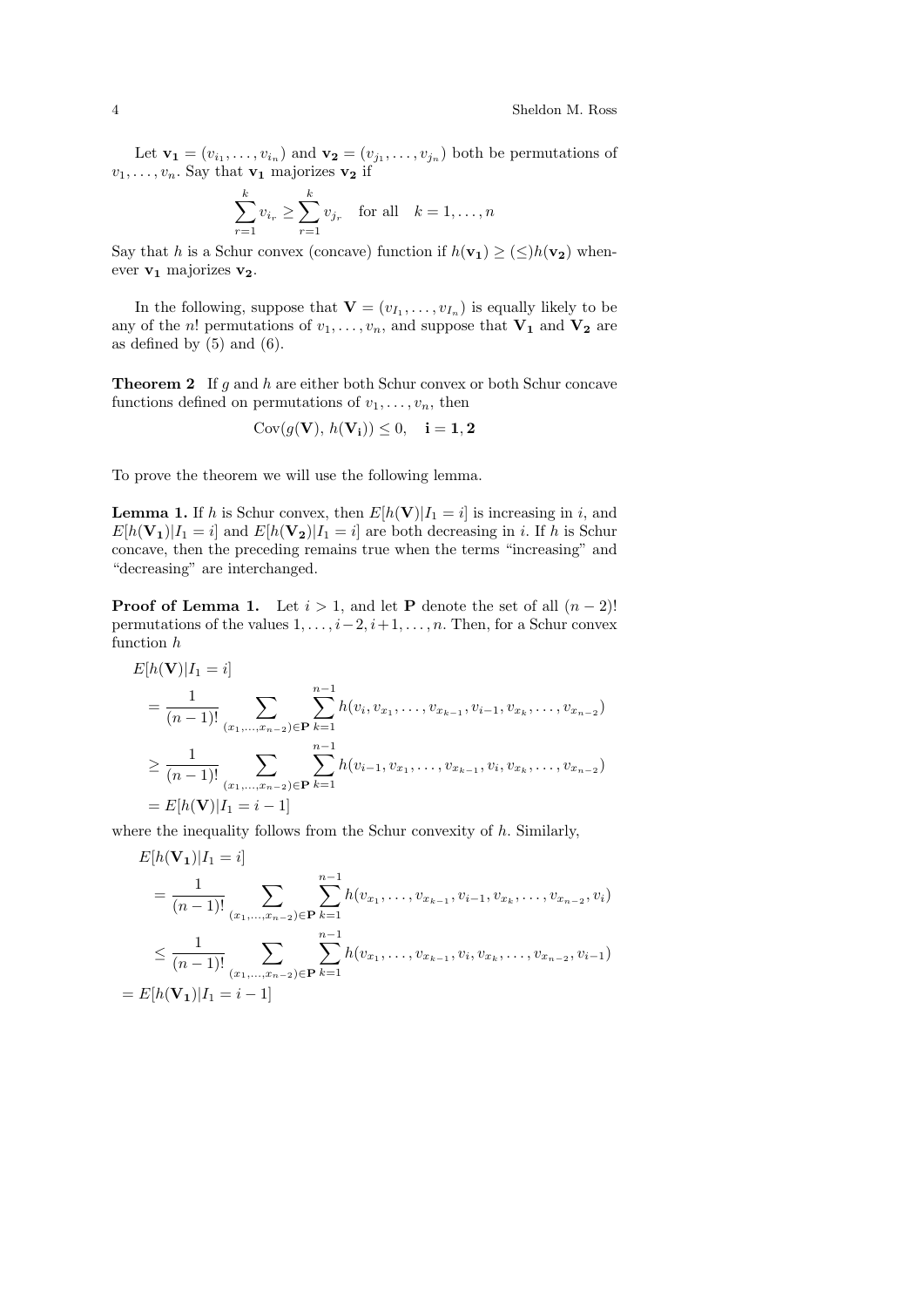Also, with P' denoting the set of all  $(n - 2)!$  permutations of the values  $1, \ldots, n + 3 - i, n - i, \ldots, n$ 

$$
E[h(\mathbf{V_2})|I_1 = i]
$$
  
=  $\frac{1}{(n-1)!}$  ×  

$$
\sum_{(x_1,...,x_{n-2}) \in \mathbf{P}} \sum_{k=1}^{n-1} h(v_{n+1-i}, v_{x_1},..., v_{x_{k-1}}, v_{n+2-i}, v_{x_k},..., v_{x_{n-2}})
$$
  

$$
\leq \frac{1}{(n-1)!}
$$
 ×  

$$
\sum_{(x_1,...,x_{n-2}) \in \mathbf{P}} \sum_{k=1}^{n-1} h(v_{n+2-i}, v_{x_1},..., v_{x_{k-1}}, v_{n+1-i}, v_{x_k},..., v_{x_{n-2}})
$$
  
=  $E[h(\mathbf{V_2})|I_1 = i - 1]$ 

The proof for a Schur concave function is similar. QED

**Proof of Theorem 2.** The proof is by induction on n. Suppose g and h are Schur convex functions. As the theorem is true for  $n = 1$  (because the covariance is 0 in this case), assume it to be true for  $n-1$ . Because the functions  $g(v_j, x_1, \ldots, x_{n-1}), h(x_1, \ldots, x_{n-1}, v_j)$  and  $h(v_{n+1-j}, x_1, \ldots, x_{n-1})$  are all Schur convex functions defined on the  $(n-1)!$  permutations  $(x_1, \ldots, x_{n-1})$ of  $v_1, \ldots, v_{i-1}, v_{i+1}, \ldots, v_n$ , it follows from the induction hypothesis that for  $i = 1, 2$ 

$$
Cov(g(\mathbf{V}), h(\mathbf{V_i})|I_1 = j) \le 0
$$

implying that

$$
E[\text{Cov}(g(\mathbf{V}), h(\mathbf{V_i}) | I_1)] \le 0
$$

It follows from Lemma 1 that  $E[q(\mathbf{V})|I_1]$  is increasing in  $I_1$ , whereas both  $E[h(\mathbf{V_1})|I_1]$  and  $E[h(\mathbf{V_2})|I_1]$  are decreasing in  $I_1$ . Consequently, for  $i = 1, 2$ 

$$
Cov(E[g(\mathbf{V})|I_1], E[h(\mathbf{V_i})|I_1]) \le 0
$$

and the result follows from the conditional covariance identity. The proof when  $f$  and  $g$  are Schur concave is similar. QED

Remark: The theorem is not true without conditions on g. For instance, suppose the function g defined on permutations of  $1, \ldots, n$  is large for permutations with 1 or  $n$  near the front or the back of the permutation.

**Example 1.** Suppose that  $n$  jobs must be processed sequentially on a single machine. Suppose that the processing times are  $t_1 \leq t_2 \leq \cdots \leq t_n$ , and that a reward  $R(t)$  is earned whenever a job processing is completed at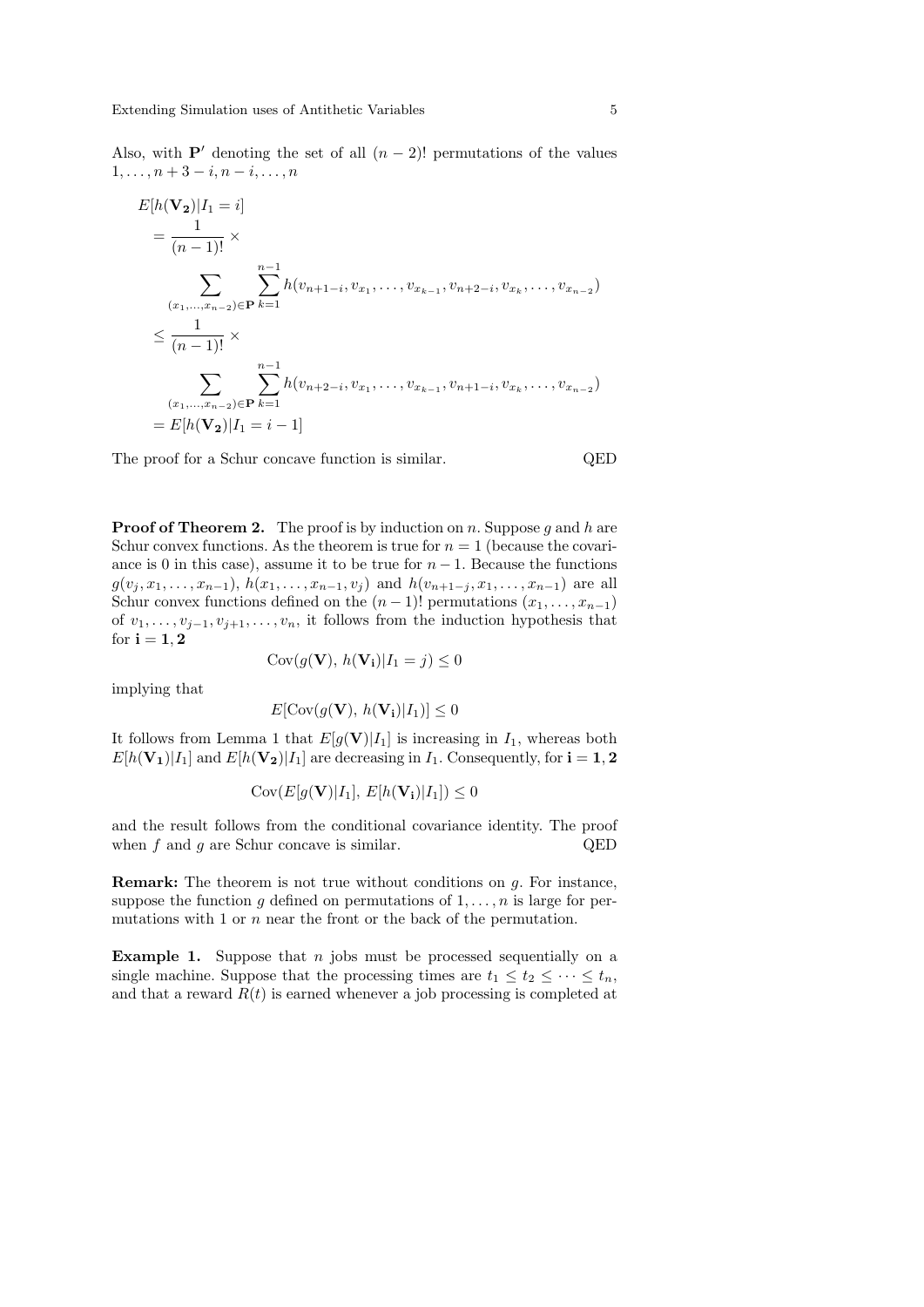time t. Consequently, if the jobs are processed in the order  $i_1, \ldots, i_n$ , then the total reward is

$$
h(i_1, ..., i_n) = \sum_{j=1}^n R(t_{i_1} + ... + t_{i_j})
$$

If  $R(t)$  is a monotone function of t then it easily follows that h is a Schur function (concave if  $h$  is decreasing, convex if  $h$  is increasing). Hence, when using simulation to approximate the expected total return when the processing order is equally likely to be any of the  $n!$  orderings, each randomly generated permutation should be used twice, in the manner of Theorem 2.

## 4 Random Subsets

Suppose one wants to use simulation to determine  $\theta = E[g(B)]$  where B is equally likely to be any of the  $\binom{n}{k}$  subsets of  $S = \{1, 2, ..., n\}$  that contain k elements, and g is a function defined on k−element subsets of S. Say that the function q is increasing (decreasing) if for all subsets A of size  $k - 1$ ,  $g(A \cup i)$  is an increasing (decreasing) function of i for  $i \notin A$ . Now, rather than generating independent subsets of size k to estimate  $\theta$ , one can also generate first a random k–element subset of S, call it  $R_1$ ; then generate a random k–element subset from  $S - R_1$ , call it  $R_2$ ; then generate a random k–element subset from  $S - R_1 - R_2$ , call it  $R_3$ , and so on. We now show that when  $g$  is a monotone function this latter approach results in a better estimate of  $\theta$  than would be obtained from generating independent subsets.

**Theorem 3.** With  $R_j$  as specified in the preceding,

$$
Cov(g(R_i), g(R_j)) \le 0
$$

when  $g$  is either an increasing or decreasing function.

**Proof:** Suppose  $n \geq 2k$ . Define the function h on permutations of S by

$$
h(i_1,\ldots,i_n)=g(i_1,\ldots,i_k)
$$

Because  $h$  is a Schur function, it follows from Theorem 2 that for a random permutation  $I_1, \ldots, I_n$ , the covariance between  $h(I_1, \ldots, I_n)$  and  $h(I_n, \ldots, I_1)$ is nonnegative. But this means that

$$
Cov(g(I_1, \ldots, I_k), g(I_{n-k+1}, \ldots, I_n) \leq 0
$$

The result now follows because the joint distribution of  $g(I_1, \ldots, I_k)$ , and  $g(I_{n-k+1}, \ldots, I_n)$  is the same as the joint distribution of  $g(R_i)$  and  $g(R_j)$ whenever  $R_i$  and  $R_j$  are randomly chosen non-overlapping k– element subsets of S. QED